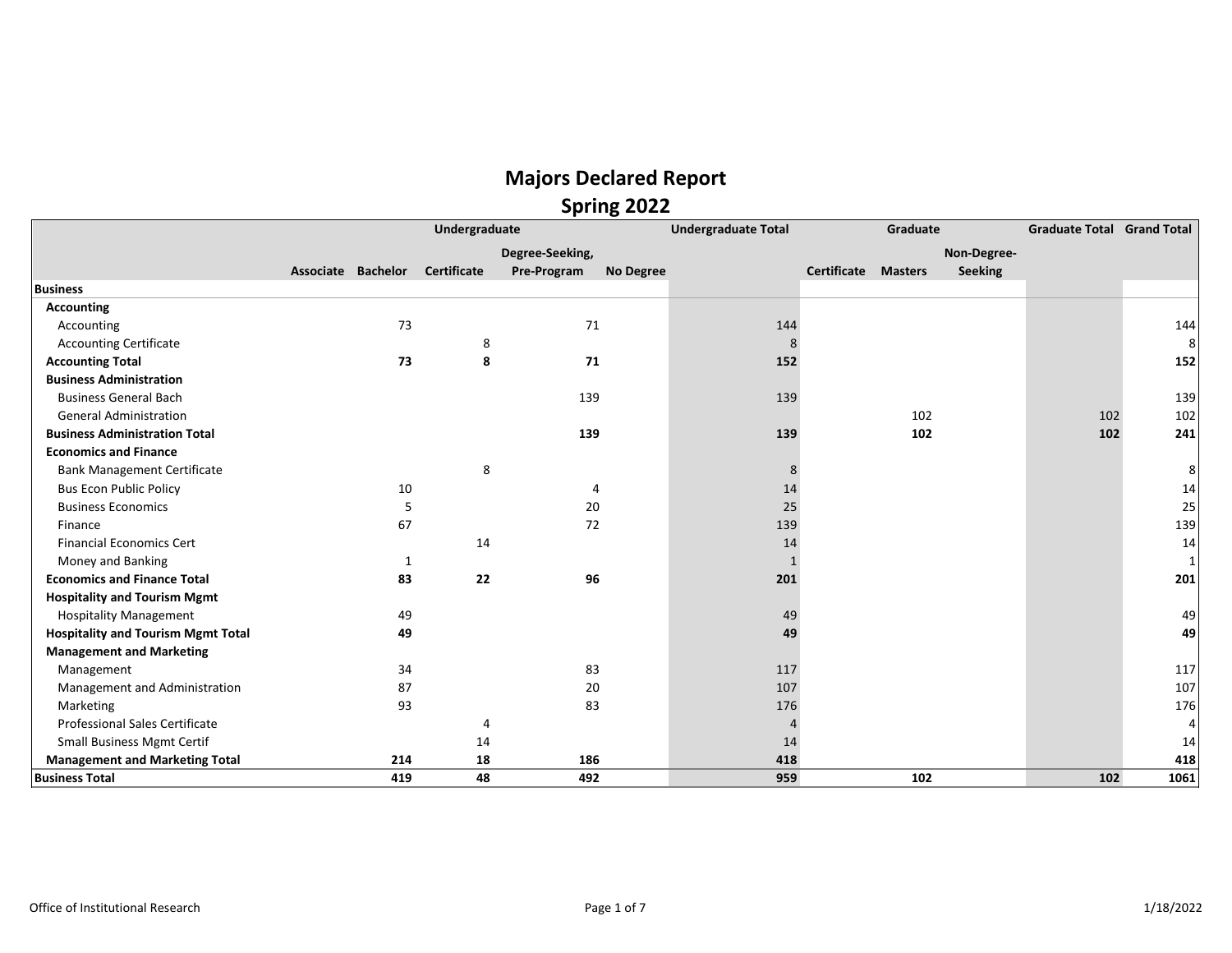|                                              | Undergraduate      |     |                    |                 |                | <b>Undergraduate Total</b> | Graduate           |                |                | <b>Graduate Total Grand Total</b> |                |
|----------------------------------------------|--------------------|-----|--------------------|-----------------|----------------|----------------------------|--------------------|----------------|----------------|-----------------------------------|----------------|
|                                              |                    |     |                    | Degree-Seeking, |                |                            |                    |                | Non-Degree-    |                                   |                |
|                                              | Associate Bachelor |     | <b>Certificate</b> | Pre-Program     | No Degree      |                            | <b>Certificate</b> | <b>Masters</b> | <b>Seeking</b> |                                   |                |
| <b>Education</b>                             |                    |     |                    |                 |                |                            |                    |                |                |                                   |                |
| <b>Counseling &amp; Grad Education</b>       |                    |     |                    |                 |                |                            |                    |                |                |                                   |                |
| Counseling                                   |                    |     |                    |                 |                |                            |                    | 79             |                | 79                                | 79             |
| <b>Educational Leadership</b>                |                    |     |                    |                 |                |                            |                    | 27             |                | 27                                | 27             |
| <b>Elementary Education</b>                  |                    |     |                    |                 |                |                            |                    | 4              |                |                                   | 4              |
| <b>Elementary Education Nondegree</b>        |                    |     |                    |                 |                |                            |                    |                |                |                                   |                |
| <b>School Administration</b>                 |                    |     |                    |                 |                |                            | 6                  |                |                |                                   |                |
| Secondary Education Nondegree                |                    |     |                    |                 |                |                            |                    |                | -1             |                                   |                |
| Special Education                            |                    |     |                    |                 |                |                            |                    | 11             |                | 11                                | 11             |
| <b>Special Education Certificate</b>         |                    |     |                    |                 |                |                            | $\overline{2}$     |                |                |                                   | $\overline{2}$ |
| <b>Special Education Nondegree</b>           |                    |     |                    |                 |                |                            |                    |                | 1              |                                   |                |
| <b>Counseling &amp; Grad Education Total</b> |                    |     |                    |                 |                |                            | 8                  | 121            | 3              | 132                               | 132            |
| <b>Human Services</b>                        |                    |     |                    |                 |                |                            |                    |                |                |                                   |                |
| <b>Human Services</b>                        |                    | 101 |                    | 42              | 1              | 144                        |                    |                |                |                                   | 144            |
| <b>Human Services Total</b>                  |                    | 101 |                    | 42              | 1              | 144                        |                    |                |                |                                   | 144            |
| <b>Teacher Education</b>                     |                    |     |                    |                 |                |                            |                    |                |                |                                   |                |
| Early Childhood Education                    |                    | 67  |                    | $\mathbf{1}$    | $\overline{2}$ | 70                         |                    |                |                |                                   | 70             |
| Earth Space Science Education                |                    |     |                    |                 |                |                            |                    |                |                |                                   |                |
| Edu Stud nonlicensure Elem                   |                    |     |                    |                 |                |                            |                    |                |                |                                   |                |
| Edu Stud nonlicensure Sec                    |                    |     |                    |                 |                |                            |                    |                |                |                                   |                |
| <b>Elem Ed Education Policy</b>              |                    |     |                    |                 |                |                            |                    |                |                |                                   |                |
| <b>Elementary Education</b>                  |                    | 283 |                    |                 |                | 287                        |                    |                |                |                                   | 287            |
| Middle School Education                      |                    | 45  |                    |                 |                | 45                         |                    |                |                |                                   | 45             |
| Sec Ed Education Policy                      |                    | 1   |                    |                 |                |                            |                    |                |                |                                   |                |
| Secondary Education                          |                    | 131 |                    | $\overline{2}$  | 12             | 145                        |                    |                |                |                                   | 145            |
| <b>Teacher Education Total</b>               |                    | 534 |                    | 3               | 18             | 555                        |                    |                |                |                                   | 555            |
| <b>Education Total</b>                       |                    | 635 |                    | 45              | 19             | 699                        | 8                  | 121            | 3              | 132                               | 831            |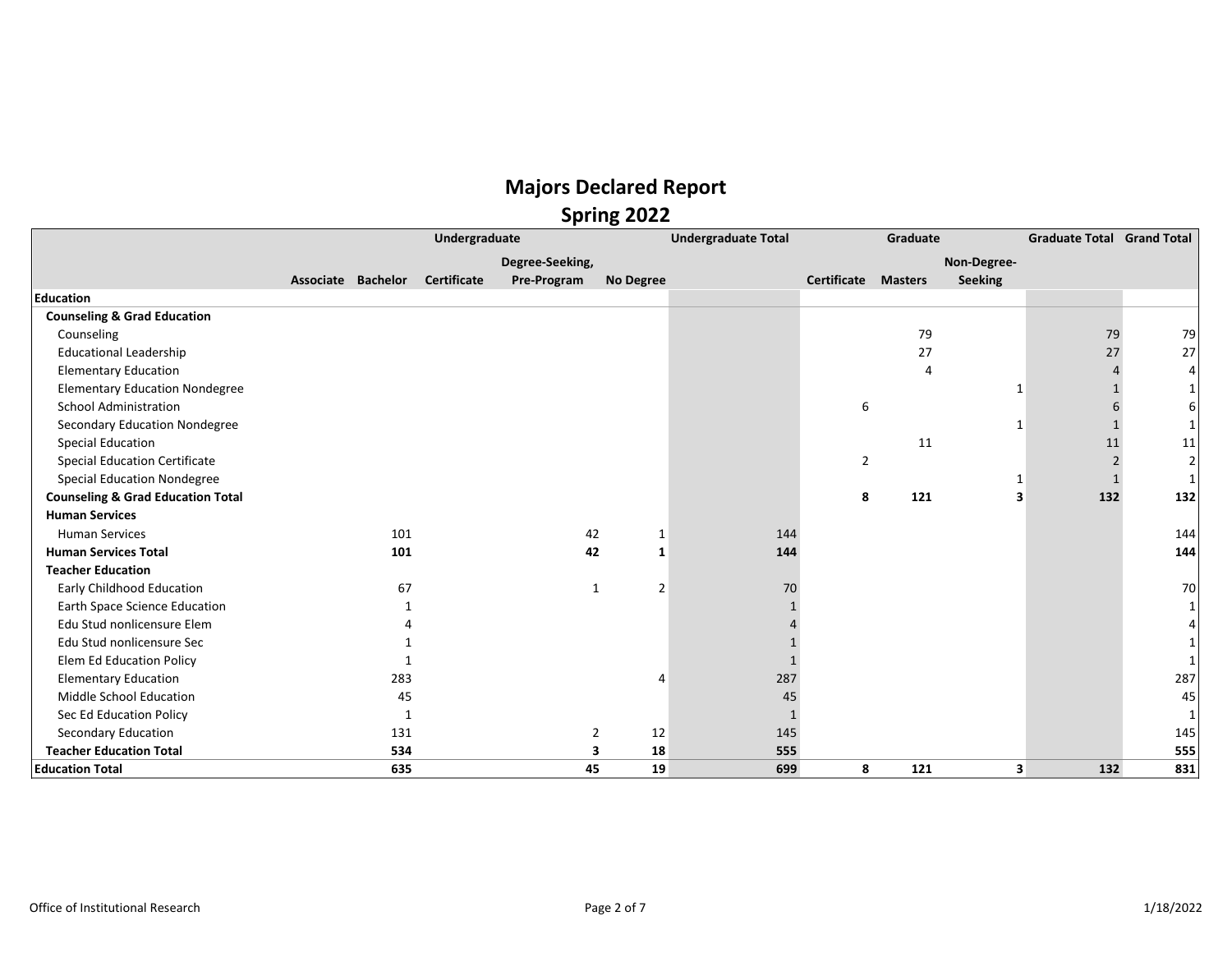|                                            |                | Undergraduate      |                         |                 | <b>Undergraduate Total</b> | Graduate       |                            |     | <b>Graduate Total Grand Total</b> |                |                |
|--------------------------------------------|----------------|--------------------|-------------------------|-----------------|----------------------------|----------------|----------------------------|-----|-----------------------------------|----------------|----------------|
|                                            |                |                    |                         | Degree-Seeking, |                            |                |                            |     | Non-Degree-                       |                |                |
|                                            |                | Associate Bachelor | <b>Certificate</b>      | Pre-Program     | <b>No Degree</b>           |                | <b>Certificate Masters</b> |     | <b>Seeking</b>                    |                |                |
| <b>Engineering Tech and Comp Sci</b>       |                |                    |                         |                 |                            |                |                            |     |                                   |                |                |
| <b>Civil/Mechanical Engineering</b>        |                |                    |                         |                 |                            |                |                            |     |                                   |                |                |
| Adv. Manufacturing Engineering             |                |                    | 5                       |                 |                            | $\mathsf S$    |                            |     |                                   |                | 5              |
| <b>Bio-Mechanical Engr Cert</b>            |                |                    | $\overline{2}$          |                 |                            | $\overline{2}$ |                            |     |                                   |                | $\overline{2}$ |
| Civil Engineering                          |                | 43                 |                         | 44              |                            | 87             |                            |     |                                   |                | 87             |
| Engineering                                |                |                    |                         |                 |                            |                |                            | 15  |                                   | 15             | 15             |
| Freshman Engineering                       |                |                    |                         | 1               |                            | $\mathbf{1}$   |                            |     |                                   |                | 1              |
| <b>Mechanical Engineering</b>              |                | 104                |                         | 85              |                            | 189            |                            |     |                                   |                | 189            |
| <b>Civil/Mechanical Engineering Total</b>  |                | 147                | $\overline{\mathbf{z}}$ | 130             |                            | 284            |                            | 15  |                                   | 15             | 299            |
| <b>Computer Science</b>                    |                |                    |                         |                 |                            |                |                            |     |                                   |                |                |
| Computer Science                           |                | 298                |                         |                 |                            | 298            |                            | 81  |                                   | 81             | 379            |
| <b>Information Systems</b>                 | 6              | 47                 |                         |                 |                            | 53             |                            |     |                                   |                | 53             |
| <b>Computer Science Total</b>              | 6              | 345                |                         |                 |                            | 351            |                            | 81  |                                   | 81             | 432            |
| <b>Electrical/Computer Engr</b>            |                |                    |                         |                 |                            |                |                            |     |                                   |                |                |
| <b>Computer Engineering</b>                |                | 28                 |                         | 22              |                            | 50             |                            |     |                                   |                | 50             |
| <b>Electrical Engineering</b>              |                | 49                 |                         | 29              |                            | 78             |                            |     |                                   |                | 78             |
| Engineering                                |                |                    |                         |                 |                            |                |                            | 20  |                                   | 20             | 20             |
| Freshman Engineering                       |                |                    |                         | $\overline{2}$  |                            | $\sqrt{2}$     |                            |     |                                   |                | 2              |
| <b>Electrical/Computer Engr Total</b>      |                | 77                 |                         | 53              |                            | 130            |                            | 20  |                                   | 20             | 150            |
| <b>Organizational Leadership</b>           |                |                    |                         |                 |                            |                |                            |     |                                   |                |                |
| Org Leadership Grad Cert                   |                |                    |                         |                 |                            |                | $\mathbf{1}$               |     |                                   | $\mathbf{1}$   | 1              |
| Org Leadership Spvn Non Degree             |                |                    |                         |                 |                            |                |                            |     | $\mathbf{1}$                      | $\mathbf 1$    | 1              |
| Org Leadership Supervision                 | 1              | 10                 |                         |                 |                            | 11             |                            | 28  |                                   | 28             | 39             |
| Organizational Leadership                  | 16             | 120                |                         |                 |                            | 136            |                            |     |                                   |                | 136            |
| <b>Organizational Leadership Total</b>     | 17             | 130                |                         |                 |                            | 147            | 1                          | 28  | 1                                 | 30             | 177            |
| <b>School of Polytechnic</b>               |                |                    |                         |                 |                            |                |                            |     |                                   |                |                |
| Architectural Engr Tech                    | 1              |                    |                         |                 |                            | $\mathbf{1}$   |                            |     |                                   |                | 1              |
| Computer Engineering Tech                  |                | 50                 |                         |                 |                            | 50             |                            |     |                                   |                | 50             |
| <b>Construction Engineering Tech</b>       |                | 44                 |                         |                 |                            | 44             |                            |     |                                   |                | 44             |
| <b>Construction Management</b>             |                | 36                 |                         |                 |                            | 36             |                            |     |                                   |                | 36             |
| <b>Electrical Engineering Tech</b>         | $\overline{7}$ | 61                 |                         |                 |                            | 68             |                            |     |                                   |                | 68             |
| Industrial Engineering Tech                | 5              | 27                 |                         |                 |                            | 32             |                            |     |                                   |                | 32             |
| <b>Information Technology</b>              |                | 74                 |                         |                 |                            | 74             |                            |     |                                   |                | 74             |
| <b>Mechanical Engineering Tech</b>         | 20             | 163                |                         |                 |                            | 183            |                            |     |                                   |                | 183            |
| Polytechnic Prospect                       |                |                    |                         | 3               |                            | $\mathsf 3$    |                            |     |                                   |                | 3              |
| <b>Quality Certificate</b>                 |                |                    | $\mathbf{1}$            |                 |                            | $\mathbf{1}$   |                            |     |                                   |                | 1              |
| Technology                                 |                |                    |                         |                 |                            |                |                            | 8   |                                   | 8              | 8              |
| <b>Technology Nondegree</b>                |                |                    |                         |                 |                            |                |                            |     | 4                                 | $\overline{4}$ |                |
| <b>School of Polytechnic Total</b>         | 33             | 455                | $\mathbf{1}$            | 3               |                            | 492            |                            | 8   | 4                                 | 12             | 504            |
| <b>Engineering Tech and Comp Sci Total</b> | 56             | 1154               | 8                       | 186             |                            | 1404           | $\mathbf{1}$               | 152 | 5                                 | 158            | 1562           |
| Office of Institutional Research           |                |                    |                         |                 | Page 3 of 7                |                |                            |     |                                   |                | 1/18/2022      |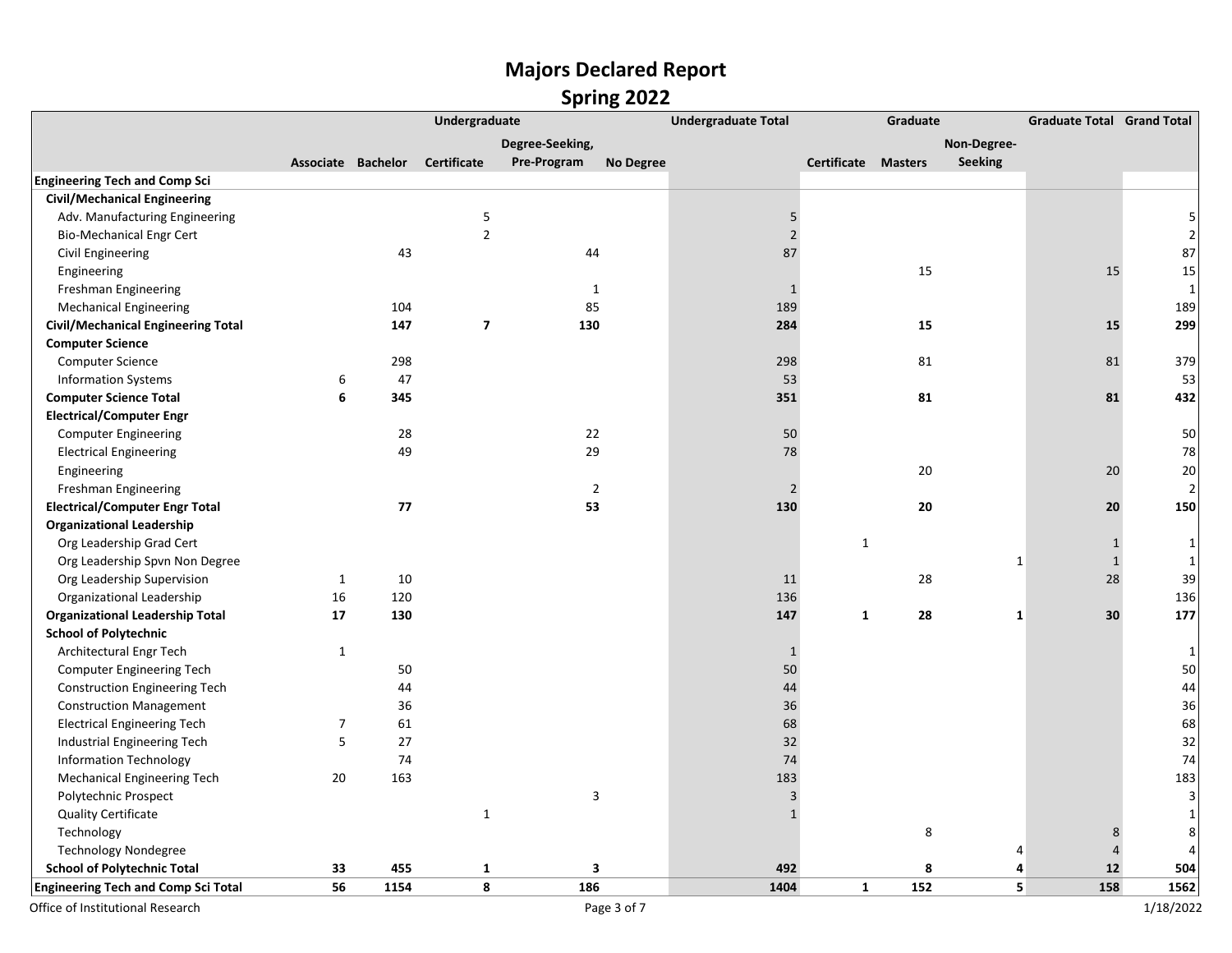|                                               |                    |     | Undergraduate      |                 |           | <b>Undergraduate Total</b> |                            | Graduate |             | <b>Graduate Total Grand Total</b> |                |
|-----------------------------------------------|--------------------|-----|--------------------|-----------------|-----------|----------------------------|----------------------------|----------|-------------|-----------------------------------|----------------|
|                                               |                    |     |                    | Degree-Seeking, |           |                            |                            |          | Non-Degree- |                                   |                |
|                                               | Associate Bachelor |     | <b>Certificate</b> | Pre-Program     | No Degree |                            | <b>Certificate Masters</b> |          | Seeking     |                                   |                |
| <b>Liberal Arts</b>                           |                    |     |                    |                 |           |                            |                            |          |             |                                   |                |
| Communication                                 |                    |     |                    |                 |           |                            |                            |          |             |                                   |                |
| Communication                                 |                    | 127 |                    |                 |           | 127                        |                            |          |             |                                   | 127            |
| <b>Health Communication</b>                   |                    |     |                    |                 |           |                            | 1                          |          |             | $\mathbf{1}$                      | $\mathbf{1}$   |
| Prof Com Studies Nondegree                    |                    |     |                    |                 |           |                            |                            |          | 12          | 12                                | 12             |
| <b>Prof Communication Studies</b>             |                    |     |                    |                 |           |                            |                            | 17       |             | 17                                | 17             |
| <b>Communication Total</b>                    |                    | 127 |                    |                 |           | 127                        | $\mathbf{1}$               | 17       | 12          | 30                                | 157            |
| <b>Criminal Justice &amp; Pub Admin</b>       |                    |     |                    |                 |           |                            |                            |          |             |                                   |                |
| Criminal Justice                              |                    | 57  |                    |                 |           | 57                         |                            |          |             |                                   | 57             |
| <b>Public Administration</b>                  |                    |     |                    |                 |           |                            |                            | 6        |             | 6                                 | $6\vert$       |
| <b>Public Affairs</b>                         |                    | 65  |                    |                 |           | 65                         |                            |          |             |                                   | 65             |
| <b>Criminal Justice &amp; Pub Admin Total</b> |                    | 122 |                    |                 |           | 122                        |                            | 6        |             | 6                                 | 128            |
| <b>English and Linguistics</b>                |                    |     |                    |                 |           |                            |                            |          |             |                                   |                |
| English                                       |                    | 117 |                    |                 |           | 117                        |                            | 17       |             | 17                                | 134            |
| Tch Engl New Lang UG Bac Cert                 |                    |     | 23                 |                 |           | 23                         |                            |          |             |                                   | 23             |
| Tch Engl New Lang UG Cert                     |                    |     | 9                  |                 |           | 9                          |                            |          |             |                                   | 9              |
| <b>English and Linguistics Total</b>          |                    | 117 | 32                 |                 |           | 149                        |                            | 17       |             | 17                                | 166            |
| <b>History</b>                                |                    |     |                    |                 |           |                            |                            |          |             |                                   |                |
| History                                       |                    | 99  |                    |                 |           | 99                         |                            |          |             |                                   | 99             |
| <b>History Total</b>                          |                    | 99  |                    |                 |           | 99                         |                            |          |             |                                   | 99             |
| <b>Interdisciplinary Studies</b>              |                    |     |                    |                 |           |                            |                            |          |             |                                   |                |
| Intl Studies Certificate                      |                    |     | 6                  |                 |           | 6                          |                            |          |             |                                   | $6 \mid$       |
| Peace Conflct Stud Certificate                |                    |     | 11                 |                 |           | 11                         |                            |          |             |                                   | 11             |
| <b>Interdisciplinary Studies Total</b>        |                    |     | 17                 |                 |           | 17                         |                            |          |             |                                   | 17             |
| Intl Language and Cul Studies                 |                    |     |                    |                 |           |                            |                            |          |             |                                   |                |
| Spanish                                       |                    | 15  |                    |                 |           | 15                         |                            |          |             |                                   | 15             |
| Intl Language and Cul Studies Total           |                    | 15  |                    |                 |           | 15                         |                            |          |             |                                   | 15             |
| <b>Political Science</b>                      |                    |     |                    |                 |           |                            |                            |          |             |                                   |                |
| Civic Ed & Pub Adv Certificate                |                    |     | $\overline{2}$     |                 |           | $\overline{2}$             |                            |          |             |                                   | $\overline{2}$ |
| Economics                                     |                    | 24  |                    |                 |           | 24                         |                            |          |             |                                   | 24             |
| <b>Political Science</b>                      |                    | 65  |                    |                 |           | 65                         |                            |          |             |                                   | 65             |
| Women's Studies                               |                    | 10  |                    |                 |           | 10                         |                            |          |             |                                   | 10             |
| <b>Political Science Total</b>                |                    | 99  | $\mathbf{2}$       |                 |           | 101                        |                            |          |             |                                   | 101            |
| <b>Sociology and Anthropology</b>             |                    |     |                    |                 |           |                            |                            |          |             |                                   |                |
| Anthropology                                  |                    | 42  |                    |                 |           | 42                         |                            |          |             |                                   | 42             |
| Sociology                                     |                    | 31  |                    |                 |           | 31                         |                            |          |             |                                   | $31\,$         |
| <b>Sociology and Anthropology Total</b>       |                    | 73  |                    |                 |           | 73                         |                            |          |             |                                   | 73             |
| <b>Liberal Arts Total</b>                     |                    | 652 | 51                 |                 |           | 703                        | $\mathbf{1}$               | 40       | 12          | 53                                | 756            |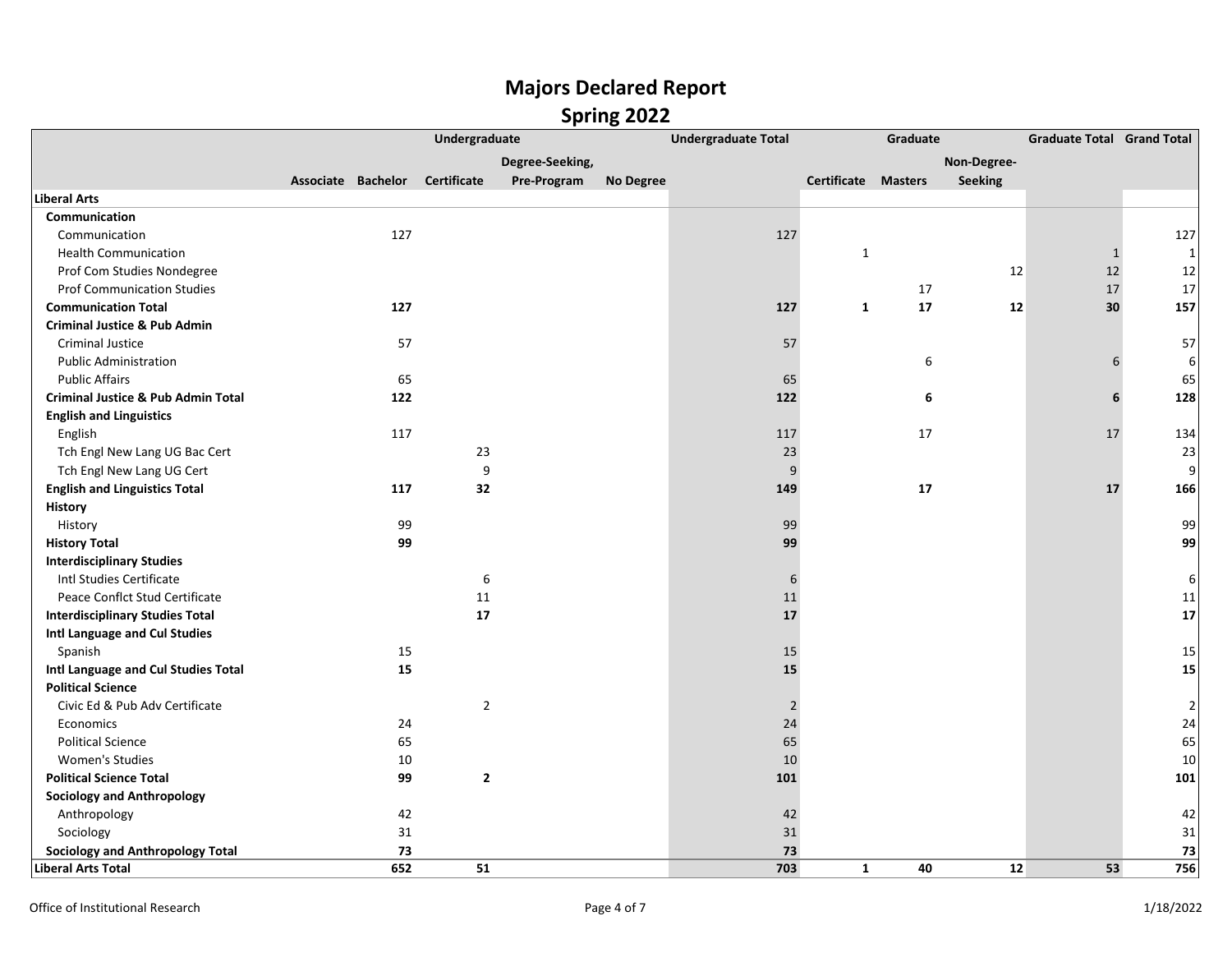|                                                | Undergraduate      |              |                    |                 | <b>Undergraduate Total</b> | Graduate       |                         |                | <b>Graduate Total Grand Total</b> |                |                |
|------------------------------------------------|--------------------|--------------|--------------------|-----------------|----------------------------|----------------|-------------------------|----------------|-----------------------------------|----------------|----------------|
|                                                |                    |              |                    | Degree-Seeking, |                            |                |                         |                | Non-Degree-                       |                |                |
|                                                | Associate Bachelor |              | <b>Certificate</b> | Pre-Program     | No Degree                  |                | Certificate             | <b>Masters</b> | Seeking                           |                |                |
| <b>Science</b>                                 |                    |              |                    |                 |                            |                |                         |                |                                   |                |                |
| <b>Biology</b>                                 |                    |              |                    |                 |                            |                |                         |                |                                   |                |                |
| Biology                                        |                    | 314          |                    |                 |                            | 314            |                         | 38             |                                   | 38             | 352            |
| <b>Biology Nondegree</b>                       |                    |              |                    |                 |                            |                |                         |                | 5                                 | 5              | 5              |
| <b>Biology Pre Medicine</b>                    |                    | $\mathbf{1}$ |                    |                 |                            | 1              |                         |                |                                   |                |                |
| <b>Research Certificate Biology</b>            |                    |              | 4                  |                 |                            | $\overline{4}$ |                         |                |                                   |                |                |
| <b>Biology Total</b>                           |                    | 315          | 4                  |                 |                            | 319            |                         | 38             | 5                                 | 43             | 362            |
| Chemistry                                      |                    |              |                    |                 |                            |                |                         |                |                                   |                |                |
| <b>Biochemistry BS</b>                         |                    | 43           |                    |                 |                            | 43             |                         |                |                                   |                | 43             |
| Chemistry                                      | 46                 | 15           |                    |                 |                            | 61             |                         |                |                                   |                | 61             |
| Chemistry Biochem Option                       |                    | $\mathbf 1$  |                    |                 |                            | $\mathbf{1}$   |                         |                |                                   |                | $\mathbf{1}$   |
| Chemistry Chem Option                          |                    | 5            |                    |                 |                            | $\overline{5}$ |                         |                |                                   |                | 5              |
| Research Certificate Chemistry                 |                    |              | 5                  |                 |                            | $\overline{5}$ |                         |                |                                   |                | 5              |
| <b>Chemistry Total</b>                         | 46                 | 64           | 5                  |                 |                            | 115            |                         |                |                                   |                | 115            |
| <b>Communication Sci &amp; Disorders</b>       |                    |              |                    |                 |                            |                |                         |                |                                   |                |                |
| <b>Communication Sci &amp; Disorders</b>       |                    | 69           |                    |                 |                            | 69             |                         |                |                                   |                | 69             |
| <b>Gerontology Certificate</b>                 |                    |              | 22                 |                 |                            | 22             |                         |                |                                   |                | 22             |
| Speech-Language Pathology                      |                    |              |                    |                 |                            |                |                         | 31             |                                   | 31             | 31             |
| <b>Communication Sci &amp; Disorders Total</b> |                    | 69           | 22                 |                 |                            | 91             |                         | 31             |                                   | 31             | 122            |
| <b>Mathematical Sciences</b>                   |                    |              |                    |                 |                            |                |                         |                |                                   |                |                |
| <b>Actuarial Science</b>                       |                    | 19           |                    |                 |                            | 19             |                         |                |                                   |                | 19             |
| <b>Applied Statistics</b>                      |                    |              |                    |                 |                            |                | 3                       |                |                                   | 3              | $\overline{3}$ |
| Data Science & Applied Stats                   |                    | 22           |                    |                 |                            | 22             |                         |                |                                   |                | 22             |
| Math Actuarial Science                         |                    | $\mathbf{1}$ |                    |                 |                            | $\mathbf{1}$   |                         |                |                                   |                | 1              |
| Mathematics                                    |                    | 54           |                    |                 |                            | 54             |                         | 24             |                                   | 24             | 78             |
| <b>Mathematics Nondegree</b>                   |                    |              |                    |                 |                            |                |                         |                | $\overline{2}$                    | $\overline{2}$ | 2              |
| <b>Mathematical Sciences Total</b>             |                    | 96           |                    |                 |                            | 96             | 3                       | 24             | $\overline{2}$                    | 29             | 125            |
| <b>Physics</b>                                 |                    |              |                    |                 |                            |                |                         |                |                                   |                |                |
| Physics                                        |                    | 61           |                    |                 |                            | 61             |                         |                |                                   |                | 61             |
| <b>Research Certificate Physics</b>            |                    |              | $\mathbf{1}$       |                 |                            | $\mathbf{1}$   |                         |                |                                   |                | 1              |
| <b>Physics Total</b>                           |                    | 61           | $\mathbf{1}$       |                 |                            | 62             |                         |                |                                   |                | 62             |
| Psychology                                     |                    |              |                    |                 |                            |                |                         |                |                                   |                |                |
| <b>Behavior Analysis Cert</b>                  |                    |              | 23                 |                 |                            | 23             |                         |                |                                   |                | 23             |
| Death Education                                |                    |              | $\mathsf{3}$       |                 |                            | 3              |                         |                |                                   |                | $\overline{3}$ |
| Lesbian Gay Bisexual Tgender                   |                    |              | $\mathbf{1}$       |                 |                            | $\mathbf{1}$   |                         |                |                                   |                | 1              |
| Psychology                                     |                    | 329          |                    |                 |                            | 329            |                         |                |                                   |                | 329            |
| <b>Psychology Total</b>                        |                    | 329          | 27                 |                 |                            | 356            |                         |                |                                   |                | 356            |
| <b>Science Total</b>                           | 46                 | 934          | 59                 |                 |                            | 1039           | $\overline{\mathbf{3}}$ | 93             | $\overline{7}$                    | 103            | 1142           |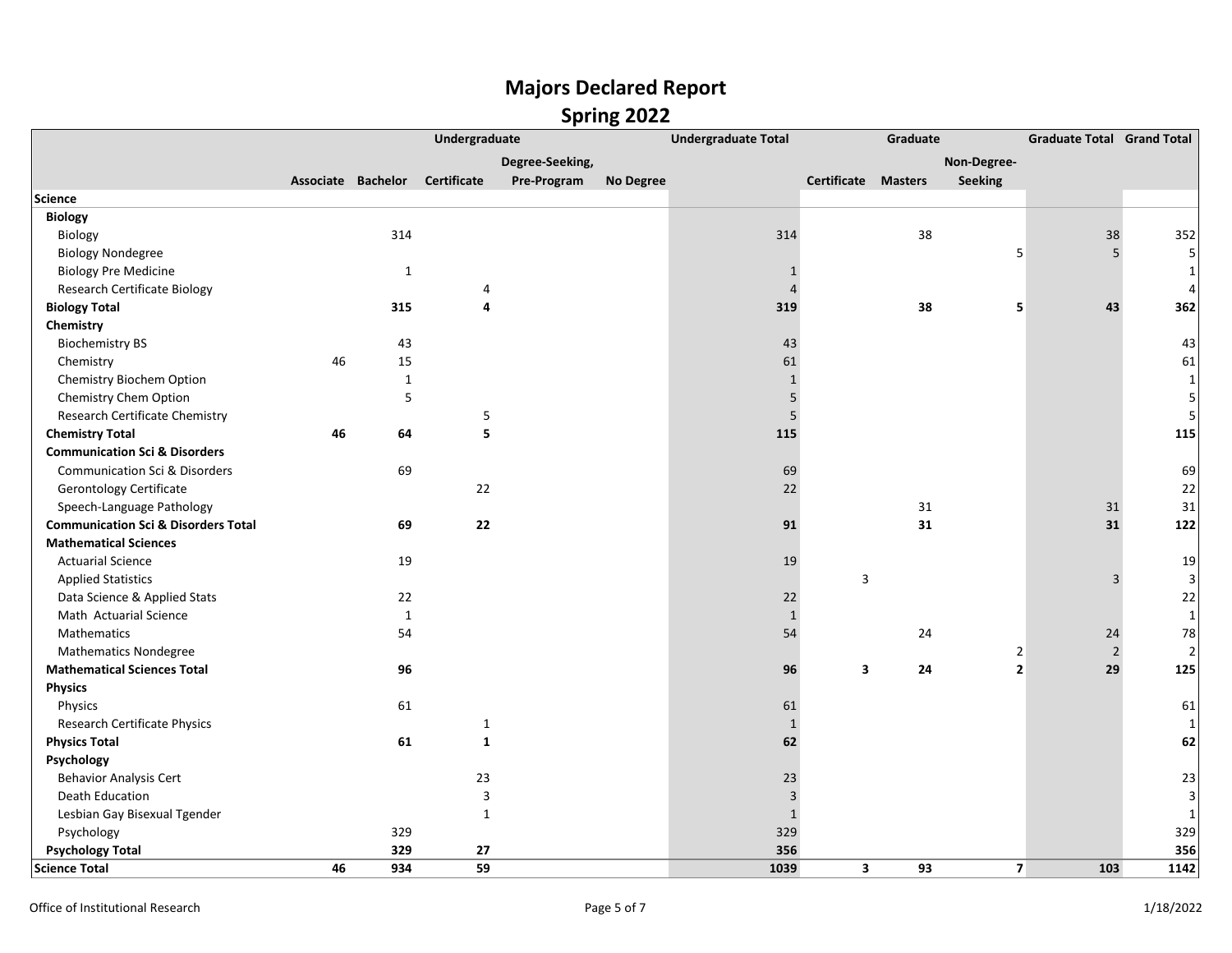|                                                |                    |     |                    |                 | 391115 2022 |                            |             |                |                |                                   |      |
|------------------------------------------------|--------------------|-----|--------------------|-----------------|-------------|----------------------------|-------------|----------------|----------------|-----------------------------------|------|
|                                                |                    |     | Undergraduate      |                 |             | <b>Undergraduate Total</b> | Graduate    |                |                | <b>Graduate Total Grand Total</b> |      |
|                                                |                    |     |                    | Degree-Seeking, |             |                            |             |                | Non-Degree-    |                                   |      |
|                                                | Associate Bachelor |     | <b>Certificate</b> | Pre-Program     | No Degree   |                            | Certificate | <b>Masters</b> | <b>Seeking</b> |                                   |      |
| <b>Unit of Affiliated Programs</b>             |                    |     |                    |                 |             |                            |             |                |                |                                   |      |
| <b>Collegiate Connection</b>                   |                    |     |                    |                 |             |                            |             |                |                |                                   |      |
| High School Student Non Degree                 |                    |     |                    |                 | 2848        | 2848                       |             |                |                |                                   | 2848 |
| <b>Collegiate Connection Total</b>             |                    |     |                    |                 | 2848        | 2848                       |             |                |                |                                   | 2848 |
| <b>General Studies</b>                         |                    |     |                    |                 |             |                            |             |                |                |                                   |      |
| <b>Applied Science</b>                         |                    | 17  |                    |                 |             | 17                         |             |                |                |                                   | 17   |
| <b>General Studies</b>                         |                    | 242 |                    |                 |             | 242                        |             |                |                |                                   | 242  |
| Soc Sci & Hum Focus                            |                    |     |                    |                 |             |                            |             |                |                |                                   |      |
| <b>General Studies Total</b>                   |                    | 259 |                    |                 |             | 260                        |             |                |                |                                   | 260  |
| <b>Student Adv &amp; Advocacy Center</b>       |                    |     |                    |                 |             |                            |             |                |                |                                   |      |
| Business and Leadership Pathwy                 |                    |     |                    |                 | 5           |                            |             |                |                |                                   |      |
| Engineering and Sci Pathway                    |                    |     |                    |                 |             |                            |             |                |                |                                   |      |
| Non Degree No Option                           |                    |     |                    |                 | 65          | 65                         |             |                |                |                                   | 65   |
| <b>Post Baccalaureate Transitionl</b>          |                    |     |                    |                 | 15          | 15                         |             |                |                |                                   | 15   |
| Soc Sci and Humanities Pathway                 |                    |     |                    | 16              |             | 16                         |             |                |                |                                   | 16   |
| <b>UG Transitional Program</b>                 |                    |     |                    |                 | 11          | 11                         |             |                |                |                                   | 11   |
| Visiting Regional Campus Trans                 |                    |     |                    |                 |             |                            |             |                |                |                                   |      |
| Visual and Perform Arts Pathwy                 |                    |     |                    |                 | 3           |                            |             |                |                |                                   |      |
| <b>Student Adv &amp; Advocacy Center Total</b> |                    |     |                    | 28              | 95          | 123                        |             |                |                |                                   | 123  |
| Unit of Affiliated Programs Total              |                    | 259 |                    | 29              | 2943        | 3231                       |             |                |                |                                   | 3231 |